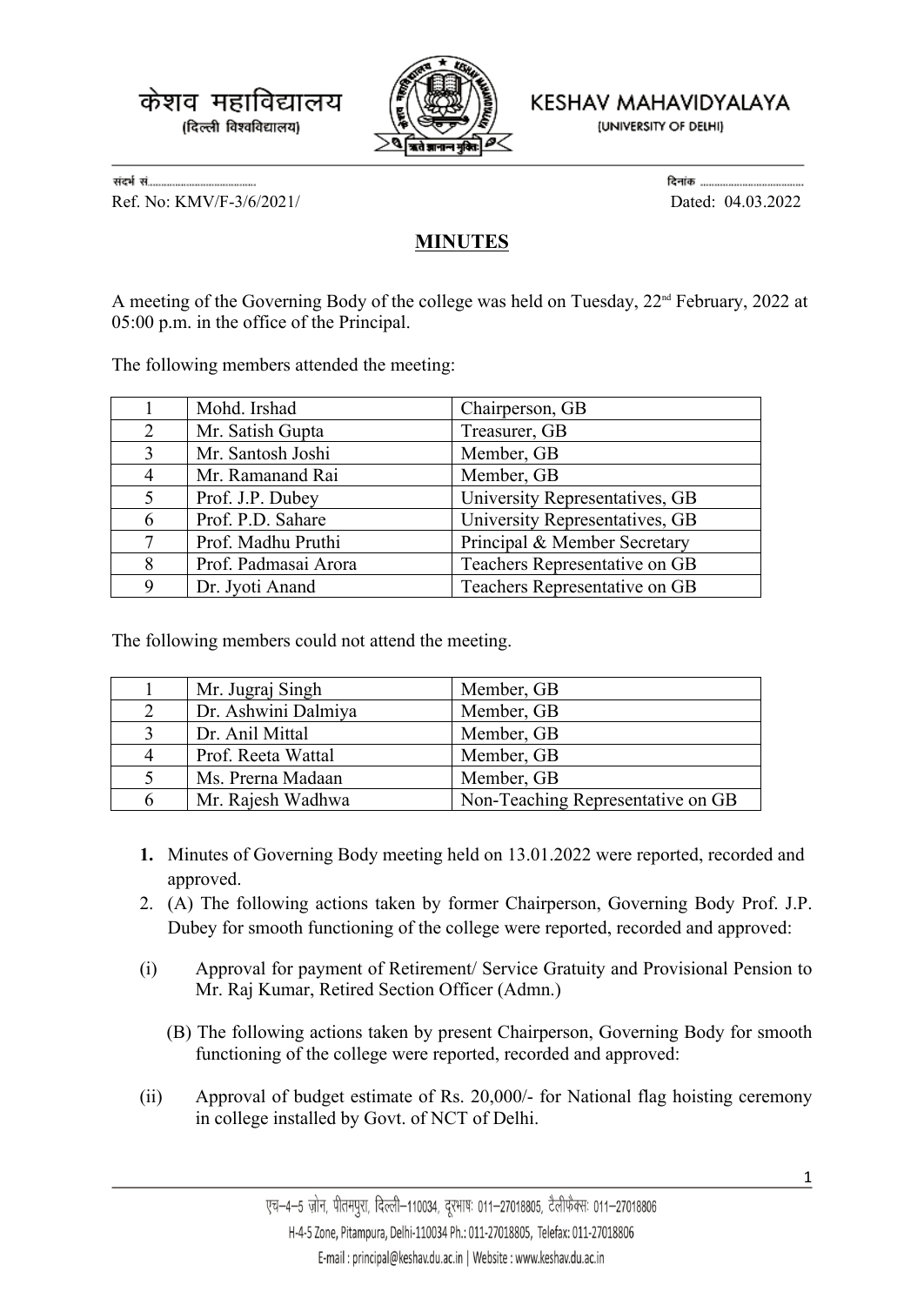

संदर्भ सं..........



KESHAV MAHAVIDYALAYA

(UNIVERSITY OF DELHI)

(iii) Approval of Study Leave to Ms. Meenakshi, Assistant Professor in Reader's Grade in the Department of Physics and engagement of Ad-hoc faculty in lieu of same.

| (iv) | Grant of approval for withdrawal from PF |        |                    |
|------|------------------------------------------|--------|--------------------|
|      | Mr. Gajender Pal, Library Attendant      | $\sim$ | Rs. $3,40,000/-$   |
|      | Mr. Rajesh Wadhwa, S.T.A.                | $\sim$ | Rs. $40,00,000/$ - |

- 3. The following actions taken by Principal for smooth functioning of the college were reported, recorded and approved:
	- (i) Re-appointment/ appointment of the following non-teaching staff on consolidated salary basis as per norms of the University of Delhi.

| S.             | Name              | w.e.f.     | @RS.<br>Salary   | Designation            | Period   |
|----------------|-------------------|------------|------------------|------------------------|----------|
| No.            |                   |            | P.M.             |                        |          |
|                |                   |            |                  |                        |          |
| $\mathbf{1}$   | Mr. Chandrapal    | 21.01.2022 | $18,000/- + D.A$ | M.T.S (Lab. Attendant) | 6 Months |
|                | Singh             |            |                  |                        |          |
| $\overline{2}$ | Mr. Surender      | 21.01.2022 | $18,000/- + D.A$ | M.T.S (Lab. Attendant) | 6 Months |
|                | Kumar             |            |                  |                        |          |
| $\overline{3}$ | Mr. Sangram Singh | 21.01.2022 | $18,000/- + D.A$ | M.T.S (Lab. Attendant) | 6 Months |
|                | Yadav             |            |                  |                        |          |
| $\overline{4}$ | Ms. Anju Tyagi    | 25.01.2022 | $30,000/-$       | Warden                 | 6 Months |
| $\overline{5}$ | Mr. Hari Chand    | 25.01.2022 | $18,000/- + D.A$ | M.T.S (Lab. Attendant) | 6 Months |
|                | Meena             |            |                  |                        |          |
| 6              | Mr. Sanjay Kumar  | 25.01.2022 | $18,000/- + D.A$ | M.T.S (Lab. Attendant) | 6 Months |
| $\overline{7}$ | Mr. Shakeel       | 28.01.2022 | $18,000/- + D.A$ | M.T.S                  | 6 Months |
|                | Ahmed             |            |                  |                        |          |
| 8              | Mr. Sanjay Kumar  | 01.02.2022 | $18,000/- + D.A$ | M.T.S (Lab. Attendant) | 6 Months |
|                | S/o Sh. Bhawani   |            |                  |                        |          |
|                | Ram               |            |                  |                        |          |
| 9              | Mr. Sanam         | 04.02.2022 | $18,000/- + D.A$ | M.T.S (Ground Man)     | 6 Months |
|                | Pathania          |            |                  |                        |          |
| 10             | Mr. Karambeer     | 04.02.2022 | $18,000/- + D.A$ | M.T.S (Ground Man)     | 6 Months |
| 11             | Mr. Ajay Kumar    | 08.02.2022 | $18,000/- + D.A$ | M.T.S (Mali)           | 6 Months |
|                | Mandal            |            |                  |                        |          |
| 12             | Mr. Santosh Kumar | 11.02.2022 | $18,000/- + D.A$ | M.T.S                  | 6 Months |

4. Receipt of letter No.: DHE-03(01)/100%/GIA/KESHAV/2021-2022/321-330 dated 21.01.2022 from the Dy. Director, Directorate of Higher Education regarding release of 4<sup>th</sup>/ Final Installment of Grant-in-Aid to Keshav Mahavidyalaya as detailed below was reported and recorded: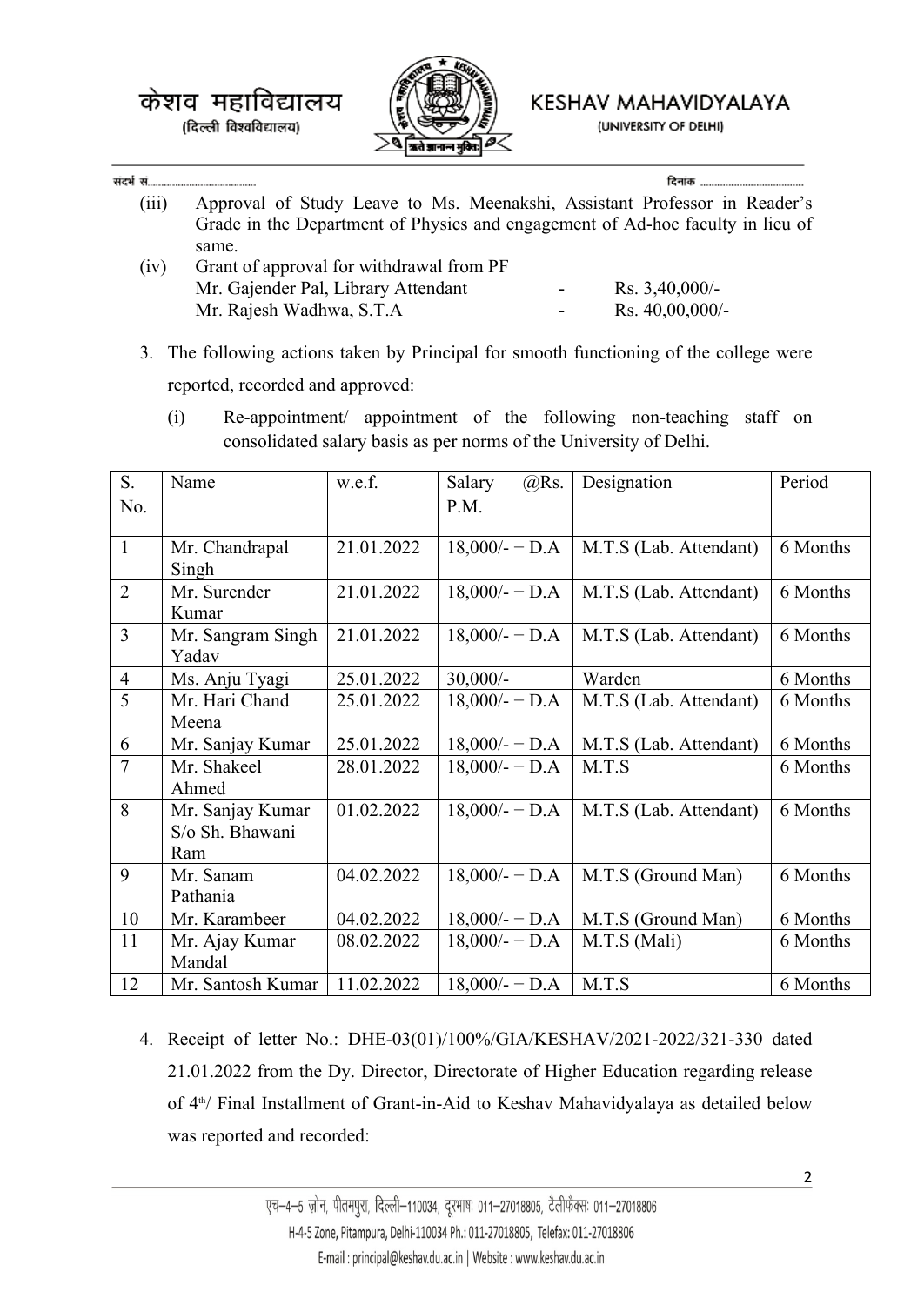केशव महाविद्यालय (दिल्ली विश्वविद्यालय)



KESHAV MAHAVIDYALAYA

(UNIVERSITY OF DELHI)

संदर्भ सं.........

Grant-in-aid – General (Other than salary) : Rs. 34,17,000/-Grant-in-aid Salaries : Rs. 5,56,00,000/-

- 5. Receipt of letter dated 29.01.2022 from the Executive Engineer, PWD Division North-West Building, SU-Block, Pitampura, Delhi regarding preliminary estimate amounting to Rs. 32,89,848/- (Rupees Thirty Two Lakh EightyNine Thousand Eight Hundred Forty Eight Only) for provision of tactile tiles for PwD person/ students was reported, recorded and approved for forwarding the same to the office of Directorate of Higher Education.
- 6. Receipt of letter No.: CS-I/(108)/UR/GB/KMV/2022/2485 dated 14.02.2022 from the Assistant Registrar (Colleges), University of Delhi, Delhi – 110007 regarding conveying the name of Prof. J.P. Dubey as University Representative on the Governing Body for a period of one year w.e.f 25.02.2022 was reported and recorded.
- 7. Receipt of letter No.: CS-I/(108)/UR/GB/KMV/2022/2485 dated 14.02.2022 from Assistant Registrar (Colleges), University of Delhi, Delhi – 110007 regarding conveying the name of Prof. P.D. Sahare as University Representative on the Governing Body for a period of one year w.e.f 25.02.2022 was reported and recorded.
- 8. A letter sent to Higher Education vide e-mail dated 14.02.2022 for approval of disposal of Items (List of IT and General Items enclosed) was reported and recorded.
- 9. Receipt of letter dated 14.12.2021 from Ms. Maulein Pathak, Assistant Professor, Department of Computer Science for grant of Study Leave to her was reported, recorded and approved. As and when vacancy for Study Leave shall arise, Ms. Maulein shall be allowed to proceed for leave.
- 10. Request of various departments for repair of IT items (Desktops in various department of college) along with list of items was reported and recorded. The Governing Body informed the Principal to prepare and submit the budget estimate for approval.
- 11. Request of college for AMC of Computers was reported, recorded and approved.
- 12. Request of college for purchase of Server for Wi-fi as (replacement of server already in college initially given by University of Delhi) and replacement of non-functional access points was reported, recorded and approved.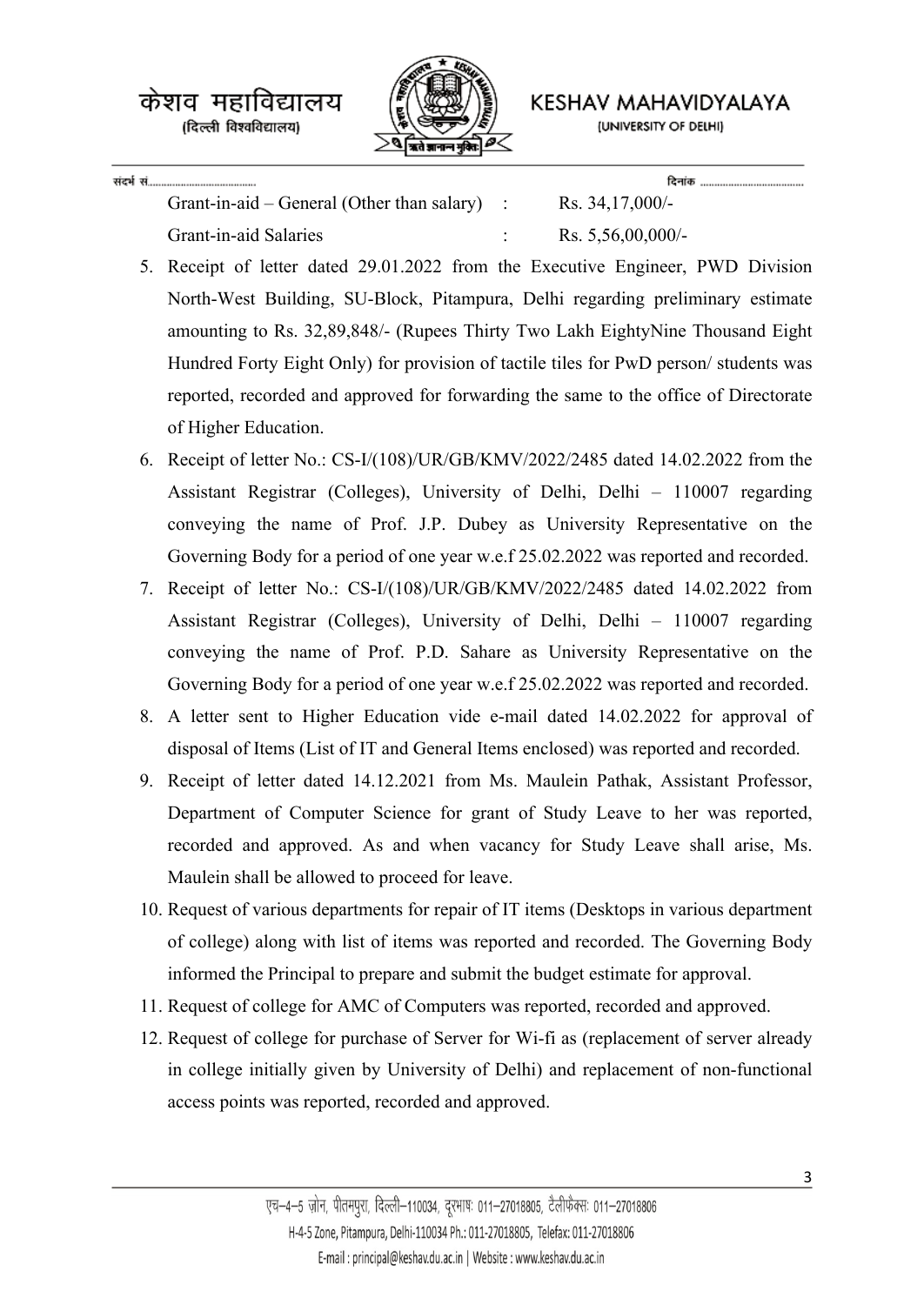

संदर्भ सं............



KESHAV MAHAVIDYALAYA (UNIVERSITY OF DELHI)

दिनांक

- 13. Request of college for Purchase of four new ACs in replacement of (one for vice principal room and three for Server Room) was reported, recorded and approved. In addition, Five New ACs in replacement of old 16 years old ACs not in working condition in Principal room, committee room and waiting hall area was also approved. Thus, a total of 9 ACs for purchase have been approved in lieu of condemned ACs.
- 14. Request of college for purchase of Wi-Fi cards/ USB Wireless for recently purchased 22 computer systems was reported, recorded and approved.
- 15. Request of college for purchase of New Laptops atleast 50 for faculty members, Admin and Accounts staff in replacement of some earlier ones purchased by college and few others given by DU which are not in functional state was reported and recorded. The Chairperson and Treasurer Governing Body approved to purchase of two Laptops for Principal office.
- 16. The request of college for AMC of CCTV and purchase of additional camera for security surveillance and also for purchase of two PTZ cameras were reported, recorded and approved.
- 17. The request of college for approval of New NVR instead of DVR (number as per requirement) in college was reported, recorded and approved.
- 18. The request of students for taking up appointments during their final year after their classes was reported and recorded. The Governing Body of college after lot of deliberations approved their request to take up job after college hour i.e after 5.30 p.m.
- 19. The request of college for Payment of Rs. 59000/- (remaining 50% fees including GST) for NAAC visit and advanced payment of Rs. 1,77,000/- towards logistic expenses for the peer-team visit was reported, recorded and approved.
- 20. The request of college for allotment of one room to Canara Bank (College bank) for Bank ATM was reported, recorded and approved. It was further informed to write to bank and request for at least Rs. 25,000/- per month as rent.
- 21. The request of college for award of contract to run booth for Milk and milk products was reported, recorded and approved. College was informed to float tender for same.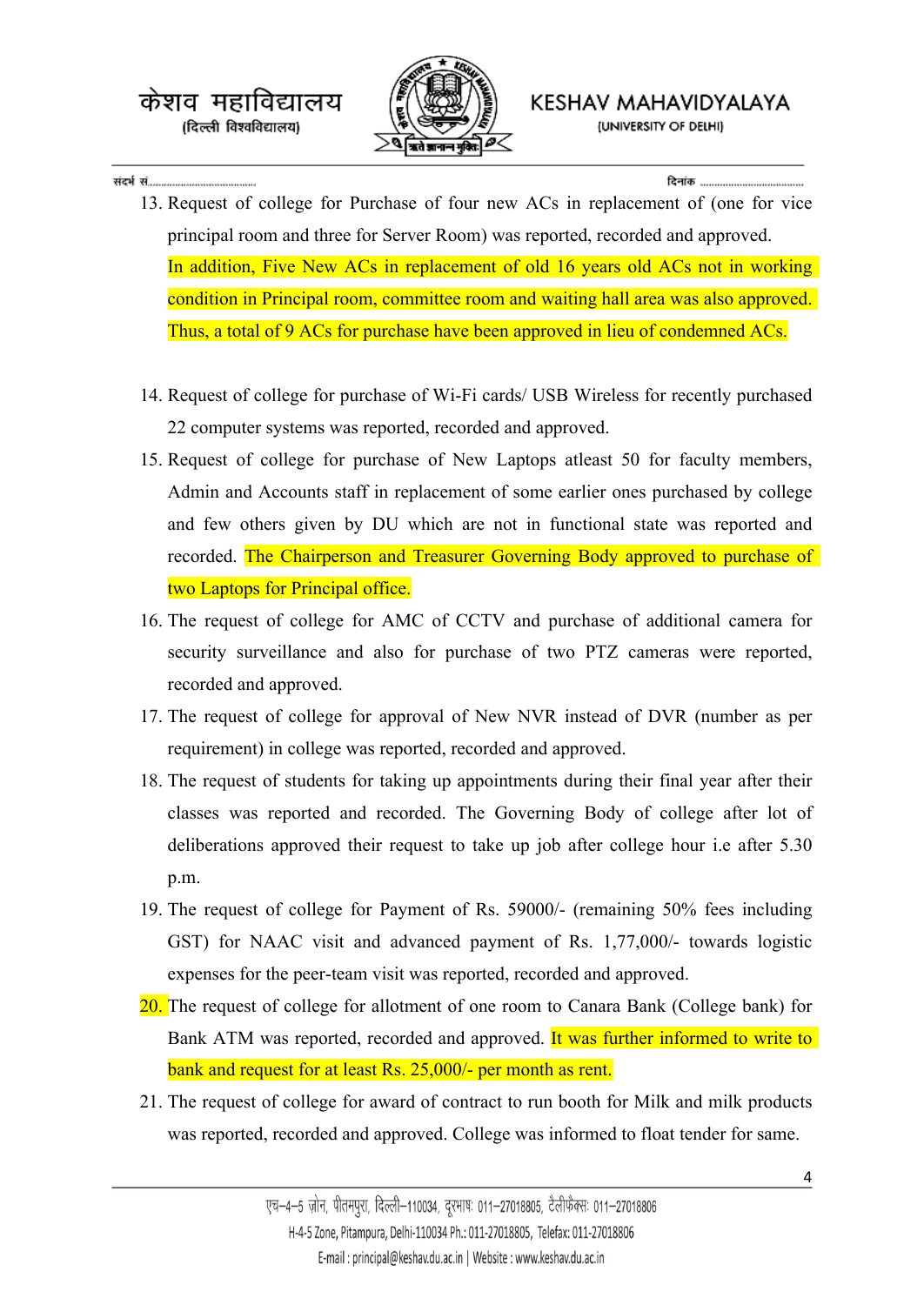संदर्भ सं.............



KESHAV MAHAVIDYALAYA (UNIVERSITY OF DELHI)

दिनांक

- 22. The request of college for award of contract for running a photocopier facility was reported, recorded and approved. College was informed to float tender for same.
- 23. The request of college for Revision of hostel fee was reported and recorded. The Governing Body after a lot of deliberation upon it, approved to charge Revised Fee as detailed below:
	- (A)Rs. 20,000/- from final year students till their exam papers are completed or till  $30<sup>th</sup>$  June, 2022, whichever is earlier.
- (B) Rs. 30,000/- from first- and second-year students for this current semester.
- (C) The above fee is exclusive of charges of Rs. 3000/- per month till new tender is floated and revised rates are approved to be offered.
- 24. The request of college for requirement/ engagement of one additional House Keeping and Security Staff as a Supervisor in each category for running the college smoothly were reported, recorded and approved.
- 25. The verbal suggestion of Auditors to take back one permanent Security Guard and one Safai Karamchari into the inside work of office/ lab of college and to outsource the complete services of security and housekeeping was reported, recorded and approved.
- 26. Appointment of seven new Adhoc members as per approval already accorded by GB were reported, recorded and approved. Their names are - DrAshutosh Singh, Ms Indu Dohare, Dr Janson Antony, Ms Manisha, Dr Mohd Azaj Ansari, Mr Hemant Kumar and Ms Ruchi.
- 27. The request of Department of Physical Education for purchase of one Diesel Grass Cutting Machine (20 inches) costing Rs. 60,000/- approx. from GeM for College Garden was reported, recorded and approved.
- 28. The list of items urgently required in the hostel were reported, recorded and approved.
- 29. The tender documents for security and House-keeping Services were reported and recorded.

The meeting ended with a vote of thanks to the chair.